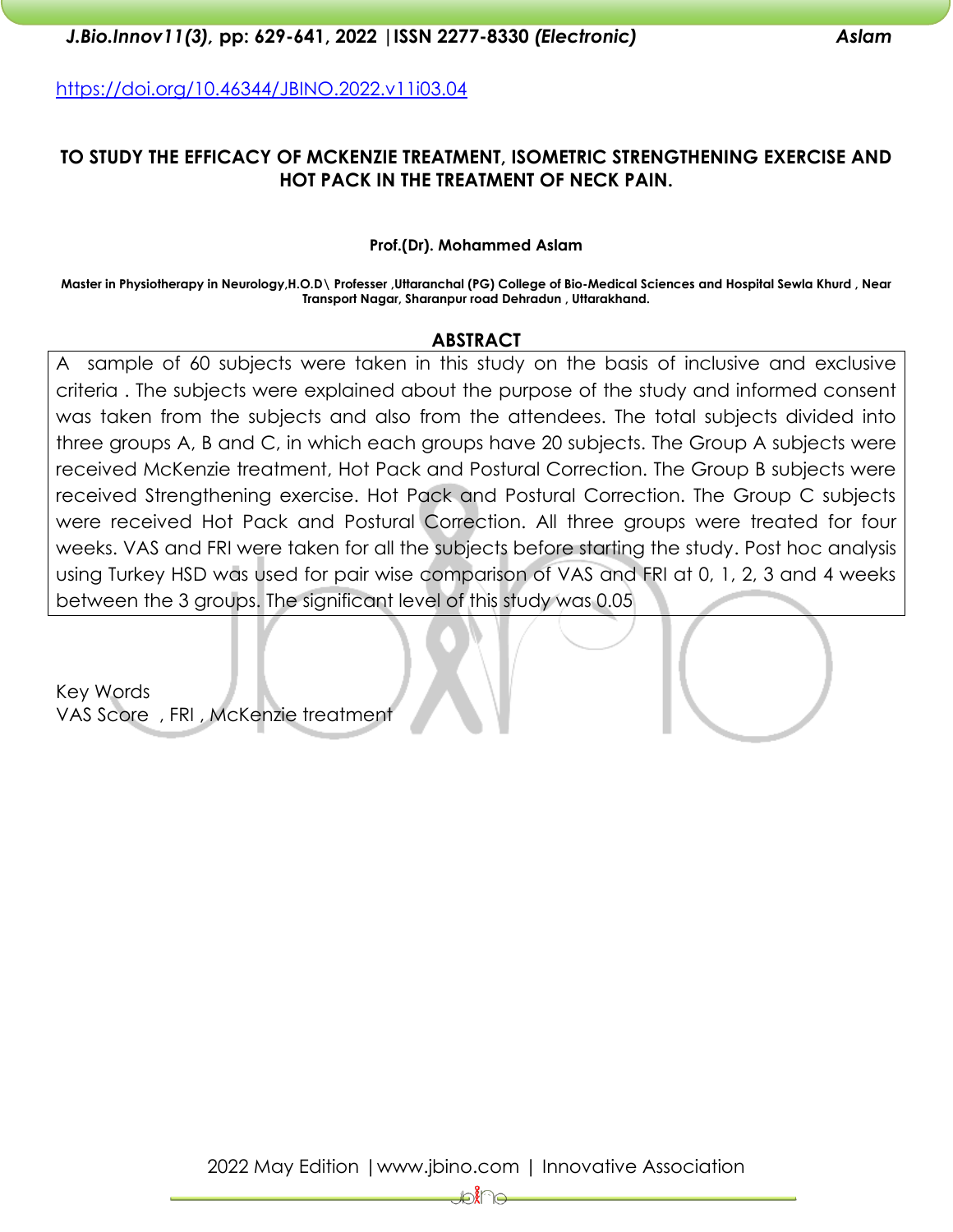#### **Introduction**

Neck pain is one of the most common persisting symptoms in the general populations within estimate lifetime prevalence of 67% among adults of age group 20 to 69 years. Limited range of motion and a subjective feeling of stiffness may accompany neck pain, which is often precipitated or aggravated by neck movements or sustained neck postures. Headache, brachialgia, dizziness and other signs and symptoms may also be present in combination of neck pain.<sup>22</sup> Neck pain arises from habitual postures referred as non specific neck pain. Several authors proposed that non specific neck pain problems results from poor posture in terms of sustained long-term abnormal physiological loads on the neck.3 Instability is one element of cervical pain and may contribute to the clinical presentation of various conditions including cervicogenic headache, chronic whiplash dysfunction, rheumatoid arthritis, osteoarthritis and segmental degeneration<sup>3.38</sup>.In neck pain conservative treatment methods are frequently used in general practice include Analgesic, rest or referral to a physical therapist or manual therapist, Physical therapist may include passive treatment such as massage, interferential current or heat application and active treatment such as exercise therapies.22The McKenzie method was introduced in Sweden in 1985 and came to be frequently used in the 1990 as a treatment modality for patients with mechanical problems of the spine. Today, physiotherapists in primary care often employ this procedure as both as

diagnostic tool and a treatment model. A randomized clinical trail involving patients with neck pain and comparing treatment effect of the McKenzie method, General exercise and Ultrasound They found that McKenzie treatment is more favourable than other1.The McKenzie protocol has been commonly used in low back conditions may also be employed in the treatment of mechanical neck pain in three syndromes as Postural, Dysfunction and Derangement. Postural Syndrome is caused by mechanical deformation of soft tissue, as a result of certain postural stresses. The treatment is correction of posture. The dysfunctions syndrome is caused by adaptive shortening of certain structure due to poor posture habits. The treatment is stretching shortened structures and postural correction. The derangement syndrome defined as change in the position of the intervertebral discs and alters the position of two adjacent vertebrae. It is treated by neck retraction exercise.2.39.41.Patient with neck pain may have reduced neck strength in flexion, extension and rotations. Neck strength in all directions was significantly lower in patient with neck pain. Some study reports on the responses to specific strength training of the extensor, flexor and rotator muscles of the neck.<sup>15</sup>Highland and Dreisinger et al<sup>55</sup> performed a study on changes in isometric strength and range of motion of the cervical spine after eight weeks of clinical rehabilitation. They found that all groups showed significant gain in average strength, range of motion and decreased pain.Alan Jordan et al<sup>11</sup> done treatment included a combination of active and passive elements. The passive elements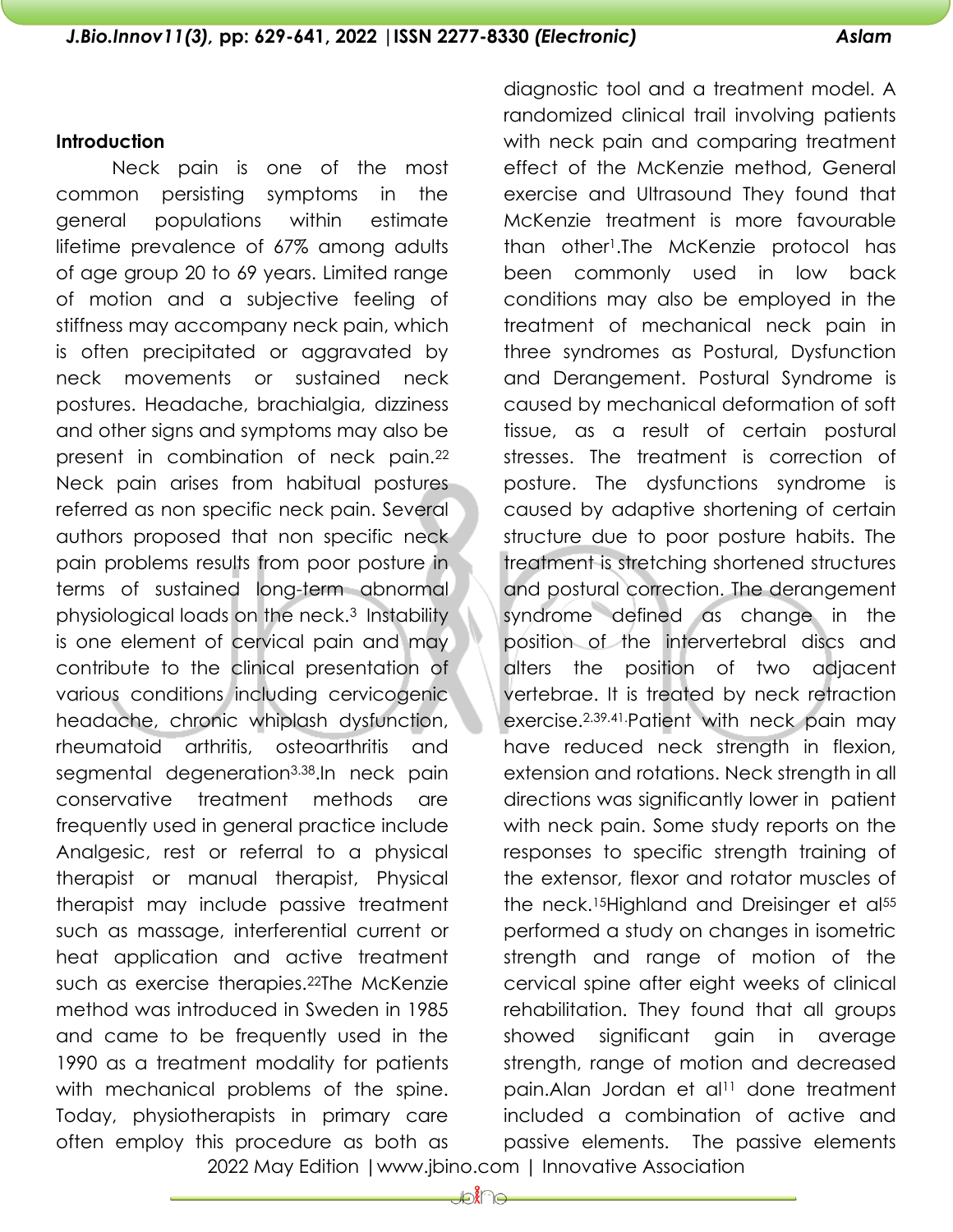were Hot Pack for a duration of 20 minutes, massage, continuous US (3 w/cm2 for 5 minutes) and manual traction. The active element included instruction of the home exercise program. The treatment protocol was given for six weeks. They found that self reported improvements for pain and disability show approximately 50% reduction.Nwuga and Nwuga et al<sup>39</sup> compared the Mckenzie approach to Williams approach to determine which was effective in decreasing pain and restoring spinal range of motion in patients with low back pain. They concluded that the McKenzie approach was more effective in decreasing the patient's level of pain and in restoring range of motion. Stankovic and Johnell et al<sup>40</sup> compared the effect of the McKenzie method of treatment with patient education in mini back school in patient with low back pain. They concluded that treatment according to McKenzie principal was superior to mini back School.

The McKenzie treatment is effective on both low back pain and neck pain. Several studies have been done to prove the individual effect of McKenzie, Hot Pack and strengthening exercise in both low back pain and neck pain. But none of study has been done to prove which one is more effective so the need arises to see the comparative effect of McKenzie, Strengthening Exercise and Hot Pack.

# **METHODOLOGY :**

A convenience sample of 60 subjects with neck pain was solicited from the physiotherapy department of govt hospital . The total subjects divided into three groups A, B and C, in which each groups have 20 subjects. In group A

subjects with mean and standard deviation of age, height and weight were 30.7+3.3 Years,169.2+5.2 cms, 67.+6.5 kg respectively, group B subjects were 32.5 + 4.5 Years,  $162.9 + 12.2$  cms,  $63.6 + 9.0$  kg respectively and group C subjects were 32.4  $\pm$  5.4 Years, 168.6  $\pm$  48 cms, 66.73  $\pm$  8.3 kg respectively. The mean and standard deviation of VAS score (before treatment) for group A,B and C were 5.73 + 0.88, 5.60  $\pm$  0.98 and 5.60  $\pm$  0.98 respectively. The mean and standard deviation of FRI score for group A, B and C (before treatment) were  $48.86 \pm 7.46$ ,  $50.60 \pm 7.90$  and  $50.20 \pm 7.90$ 7.66 respectively.

## **Inclusion Criteria**

1. Patient with neck pain (duration two month or more) with or without radiation.

2. Age Group 25-50 years. 3. Weight 50-80 kg. 4. Atraumatic origin. 5. VAS: 4-7 6. FRI: 40-70% **Exclusion Criteria**

1. Subjects with a history of severe trauma such as fracture.

2. Congenital disorder of cervical spine.

- 3. Patient with neurological deficit.
- 4. Spondylolisthesis.
- 5. Tumour.
- 6. Spinal Surgery.
- 7. Pott's spine.
- 8. Rheumatoid Arthritis Disorder.
- 9. Ankylosing Spondylosis.

10.Vertebro-Basilar Insufficiency.

11.Cardiac Problem.

# **Study Design**

2022 May Edition |www.jbino.com | Innovative Association It is an experimental study design. Subject with neck pain randomly assigned into three group viz group A, B and C. The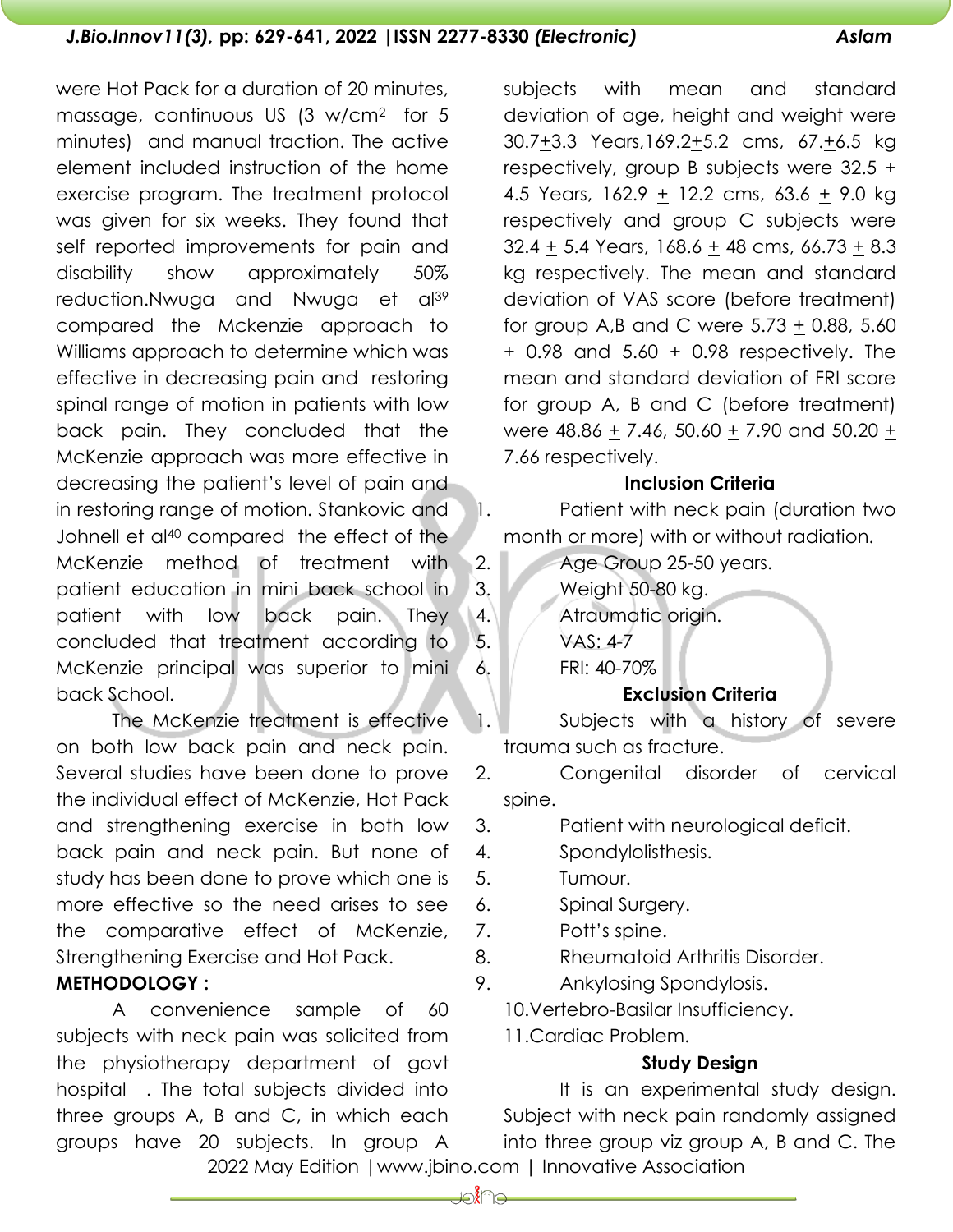# Group A subjects were received McKenzie treatment, Hot Pack and Postural Correction. The Group B subjects were received Strengthening exercise. Hot Pack and Postural Correction. The Group C subjects were received Hot Pack and Postural Correction. All three groups were treated for four weeks.

VAS has been shown to be effective and reliable instrument for measuring patients interpretation of pain. Patient using 0-10 cm horizontal scale has measured pain intensity, in which 0 indicate no pain and 10 indicate worst pain. VAS provides a reliable, responsive measurement and was easy to understand.

Example of VAS

**Visual Analogue Scale (VAS)**

**Instrumentation for Data Collection**

 $0 \qquad \qquad 10$ 

No Pain Worst Pain

#### **Functional Rating Index (FRI)**

FRI has been designed to show clinical change in conditions affecting the spine, whether cervical, thoracic or lumbar, in other words it is reliable instrument to measure the magnitude clinical changes in spinal condition. In To calculate

order to properly assess the patient condition, FRI has been marked from 10% to 100% on scale line, which show the ability of patients to manage everyday activities.<sup>5</sup>

|           | Total score of 10 items |       |  |
|-----------|-------------------------|-------|--|
| $Score =$ |                         | x 100 |  |
|           |                         |       |  |

## **Hot Pack**

Hot Pack consists of a silicate gel such as bentonite, enclosed in a cotton fabric container. This gel will absorb large quantities of water which is hot provides a considerable store of heat energy. These packs are made in various size to fit

different body areas. E.g.. cervical packs, lumbar packs etc. They are heated by placing in a special tank of water warmed to 75-80<sup>o</sup>C by an electric heater controlled by thermostat.<sup>3</sup>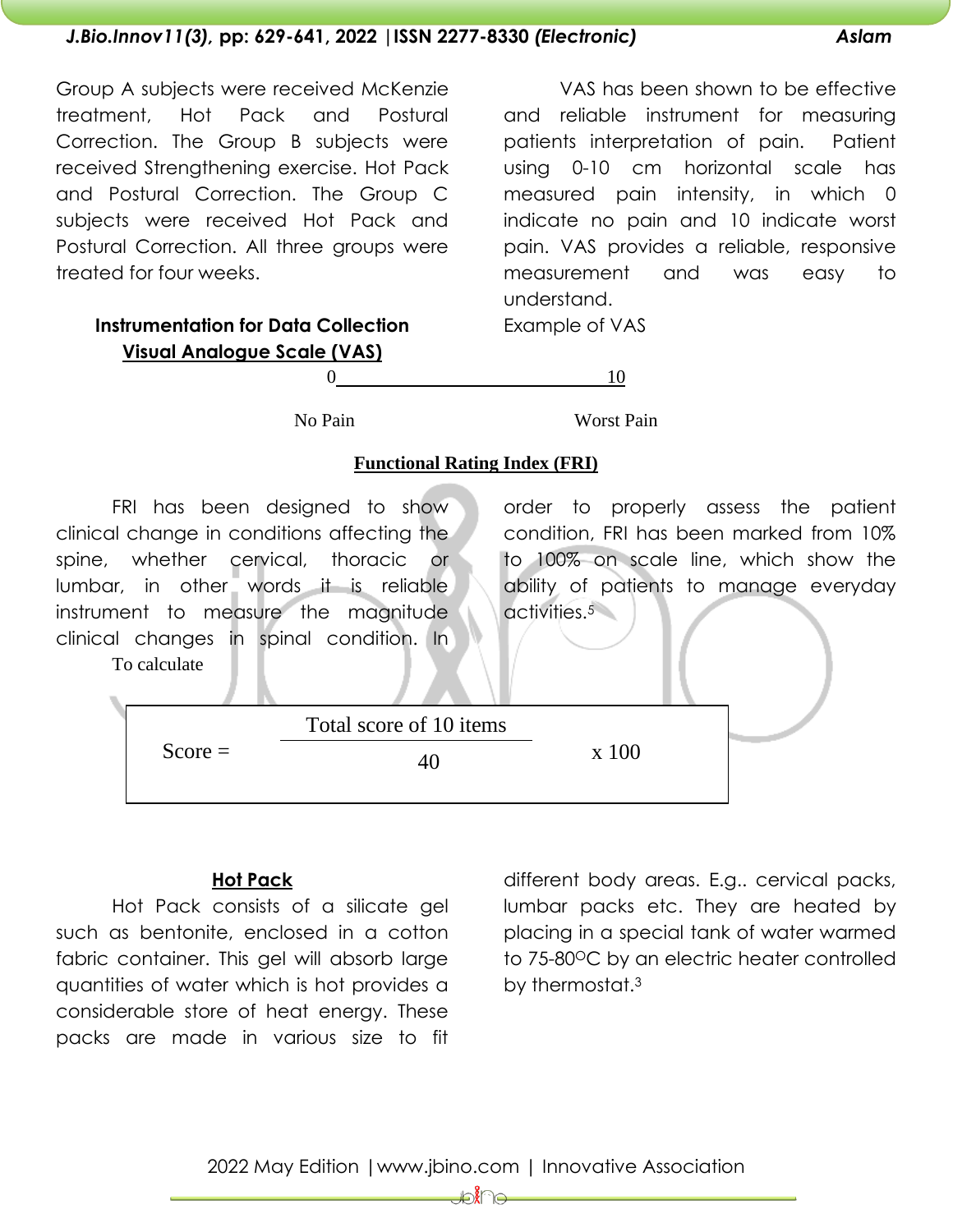Fig. 3.1: Hot pack machine Fig. 3.2: Hot pack for neck region



# **Protocol**

The study made of 60 subjects who were randomly divided into three group A, B & C. Prior to participation all subjects were informed about the study and an informed consent was taken. VAS and FRI were taken for all the subjects before starting the study. The Group A subjects were received McKenzie treatment, Hot Pack and Postural Correction. The Group B subjects were received Strengthening exercise, Hot Pack and Postural Correction. The Group C subjects were received Hot Pack and Postural Correction. All three groups were treated for four weeks.

#### **Procedure**

#### **McKenzie Exercise**

McKenzie exercise is one of the numerous technique used by physical therapists to assess and treat patients. McKenzie exercise is used in the form of neck retraction exercise. The patient is instructed to move the head backwards as far as possible but at the same time maintain forward facing position. It is important that the movement is made to maximum. On completion the patient returns to the neutral rest position. The movement is done for four sets of 10-15 repetitions with 1-2 minutes rest between each set.

## **First Week**

The patient was lying in supine position, chin was tucked in or head was retracted. A small pillow was used under the occiput to maintain slight flexion. The patient was asked to pull his head and neck posterior into a position in which head was directly over the shoulder girdle. The end position was maintained for one second and then allowed to relax into a resting posture. This procedure was done for 4 sets of 10 to 15 repetitions and 1 to 2 minutes rest between each set.

#### **Second Week**

In sitting position, progression was given by the addition of neck extension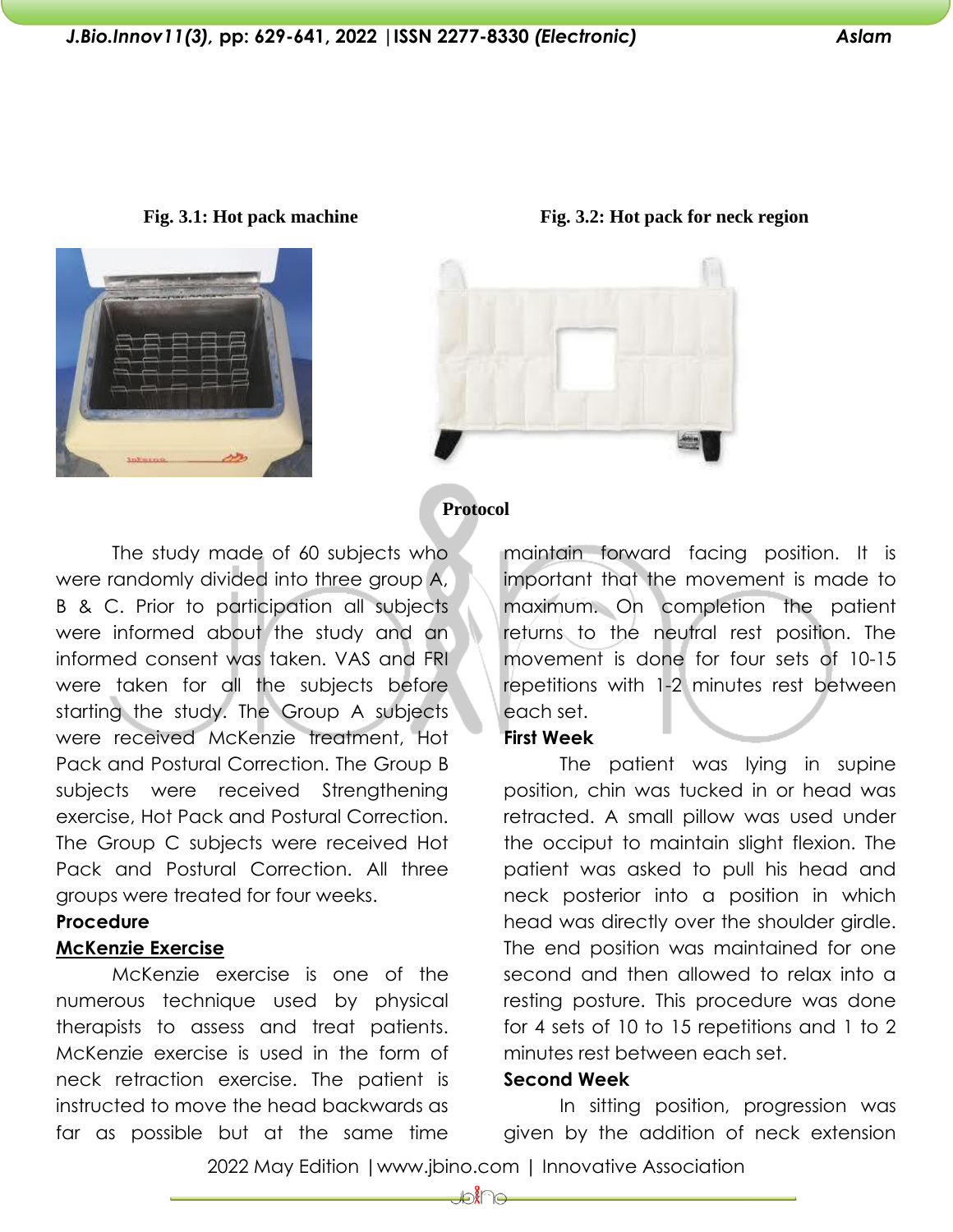with chin tucked overpressure in the end range of motion by the therapist. This procedure was done for four sets of 10 to 15 repetitions and 1 to 2 minutes rest was given in between each set.

## **Third Week**

In supine lying, head was kept out of the couch. The retraction and extension exercise was performed with traction by the therapist. The traction and extension was maintained throughout the range of motion.

## **Fourth Week**

The patient was asked to come in sitting, progression was done by addition of first retraction with lateral flexion, then neck rotation, and finally combined retraction and neck flexion with overpressure performed by therapist. This procedure was done for four sets of 10 to 15 repetitions and 1 to 2 minutes rest was given in between each set<sup>13</sup>.

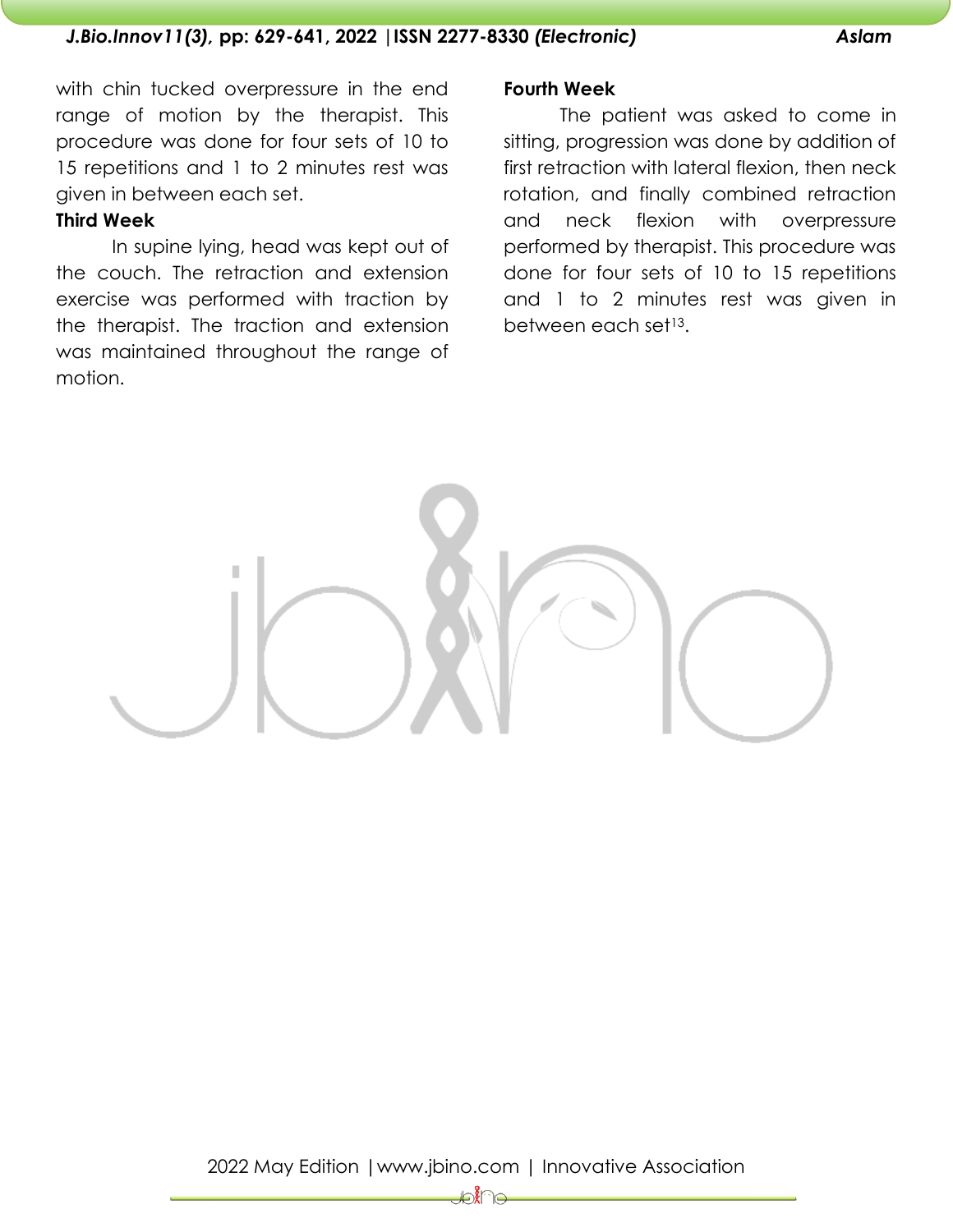

Fig. 3.3: Neck extension exercise with chin tucked in sitting position

Neck extension and retraction exercise with traction of neck in supine position



The patient was in sitting position. These were initially done with the neck in neutral posture and with a therapist resisting flexion, extension, lateral flexion and rotation by the therapist. Contractions were held for 5 second/repetitions and repeated 10 times, with 3 seconds rest in between them. These exercises were done for 2 sets with 1 to 2 minutes rest in between each set. Placement of therapist hand for each movement is as follow:-

(i) Flexion:- The therapist placed his hand on the forehead of patient and the patient was asked to press the forehead

into the palms of the therapist in a nodding fashion.

(ii) Side Flexion :- The therapist placed his one hand on the side of the patient's head and the patient was asked to press the therapist hand in a side flexion fashion.

(iii) Extension:- The therapist placed his one hand on the back of the patient near the top of the head. The patient was asked to press the head on the therapist hand.

(iv) Rotation:- The therapist placed one hand against the region just superior and lateral to the eye. The patient was asked to turn the head to look own shoulder.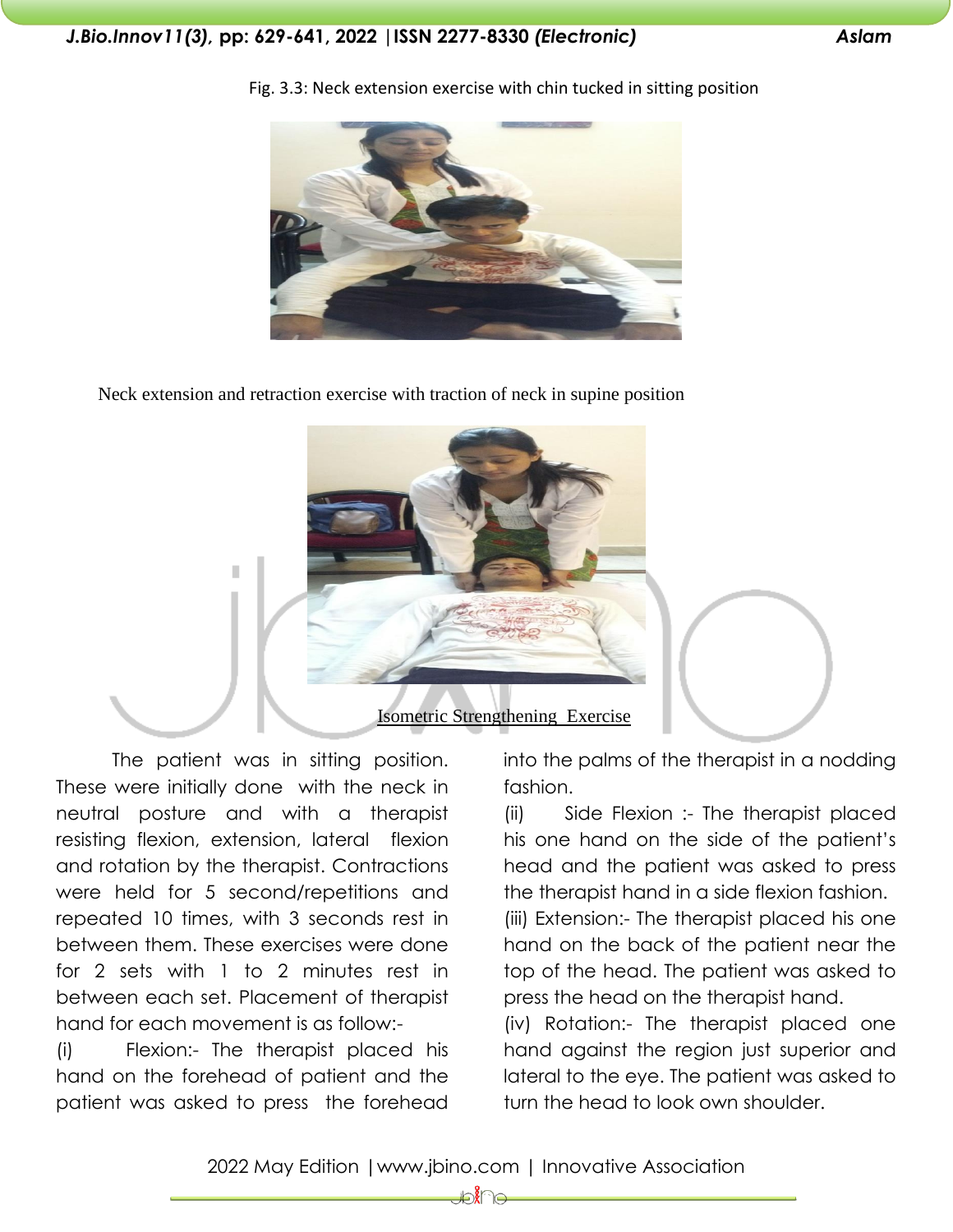Isometric exercise for flexion in sitting



Isometric exercise for extension in sitting position



Isometric exercise for flexion in sitting position

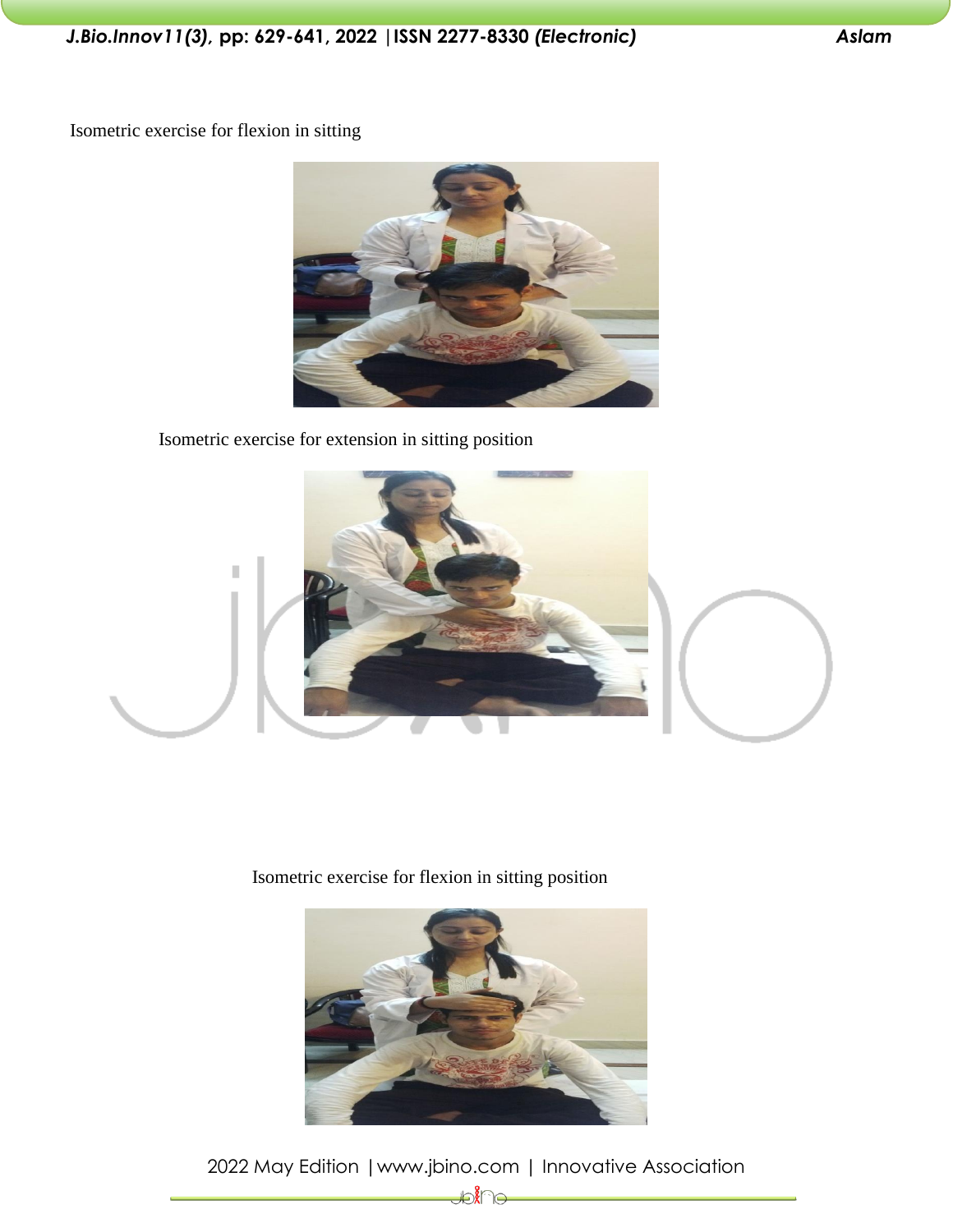Application of hot pack in neck region



## **Hot Pack**

The position of the patient was supine lying the hot pack was wrapped in towel with thickness of about 6-8 layers before being applied to the neck area. The hot packs were stored in hot water kept at about 72- 75<sup>0</sup> C (158<sup>0</sup> 167<sup>0</sup> F) inside a thermostatically controlled hot pack containers. The hot pack was initially heated for two hours and 30 minutes reheated between each use. Lachmann et al (1996) State that after 8 minutes application of hot pack the skin temperature was reached its maximum. The pack was left in place for 20 minutes. 14,55

# **Postural Correction**

The patients in all groups were given postural correction and postural awareness as home program. The postural correction was recommended as axial extension or neutral neck position. These were done to correct neck position for patients with neck pain and spasm of upper trapezius. The

postural awareness program consists of the following points.

Reading Posture

1. Neck should not be kept in one position for prolong time.

2. Adjust the height of reading table such that the books are at the level of eyes and arms are comfortably place. Avoid slouching lower back and shoulders. Sit tall with whole back against chair back and head erect.

3. Computer and TV screen should be at proper height and distance. Position & height of monitor should be within 20<sup>0</sup> Sleeping Posture

1. Avoid big pillows they make neck rest higher than body causes it to bend forward.

2. Use pillows of adequate height that aligns the head and neck at the same level of body. The pillows should support the head and neck fully and should extend up to shoulders.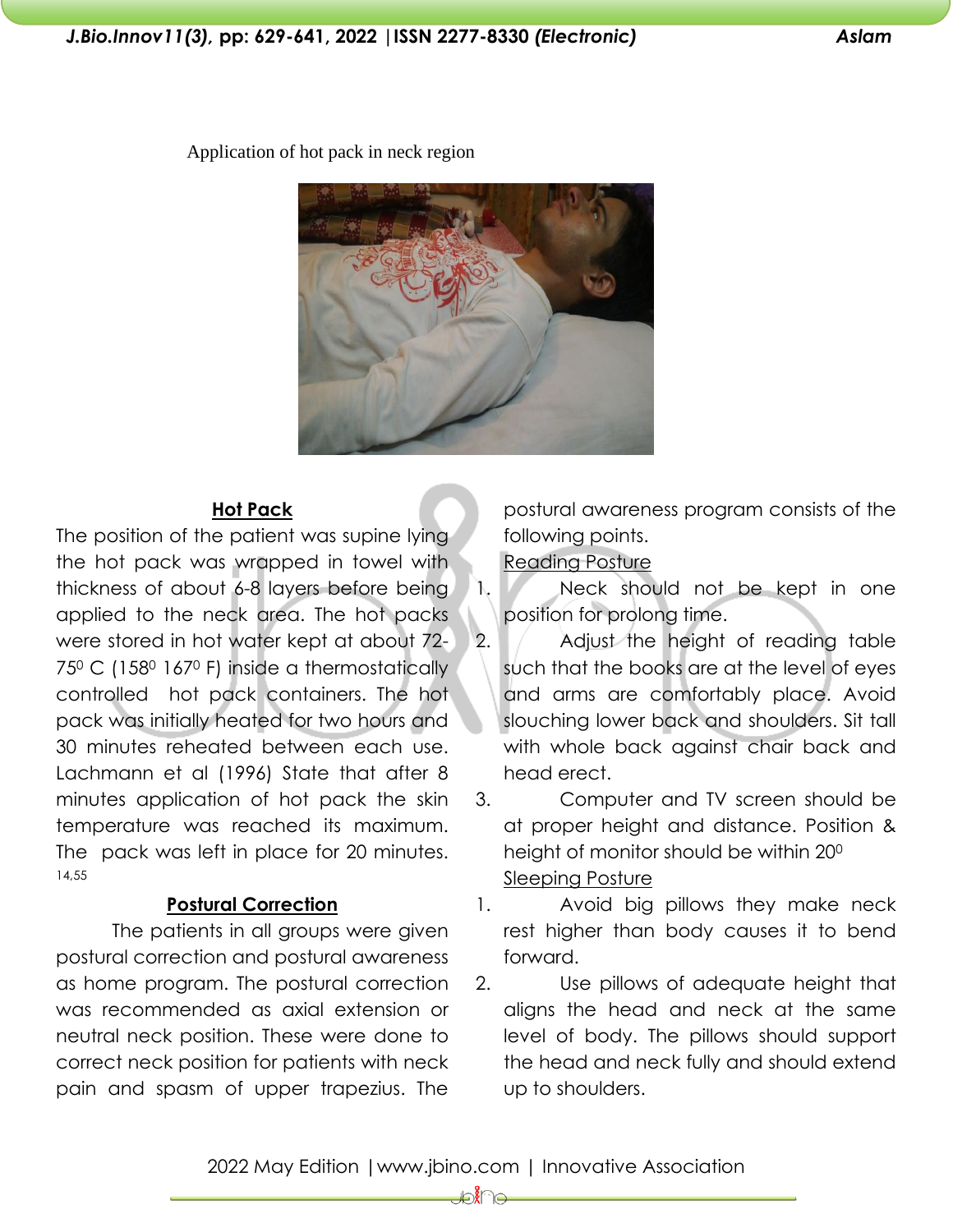#### **Comparison of mean values of VAS 2 among**





**DISCUSSION :** The McKenzie method of treatment was more effective or successful than isometric strengthening exercise and hot pack in control group with a more rapid improvement in pain intensity during third and fourth week. The purpose of this study was to find-out whether any clinically observable improvement in neck pain, occurs after performance of McKenzie exercise in comparison to other isometric

strengthening exercise and hot pack in control group. The present study that the McKenzie treatment is effective in improvement of neck pain after a rehabilitation protocol of four sets of 10-15 repetitions per day for four weeks in comparison to other groups, which had followed the other protocol. Clinically, McKenzie method of treatment i.e. neck retraction exercise were used to decrease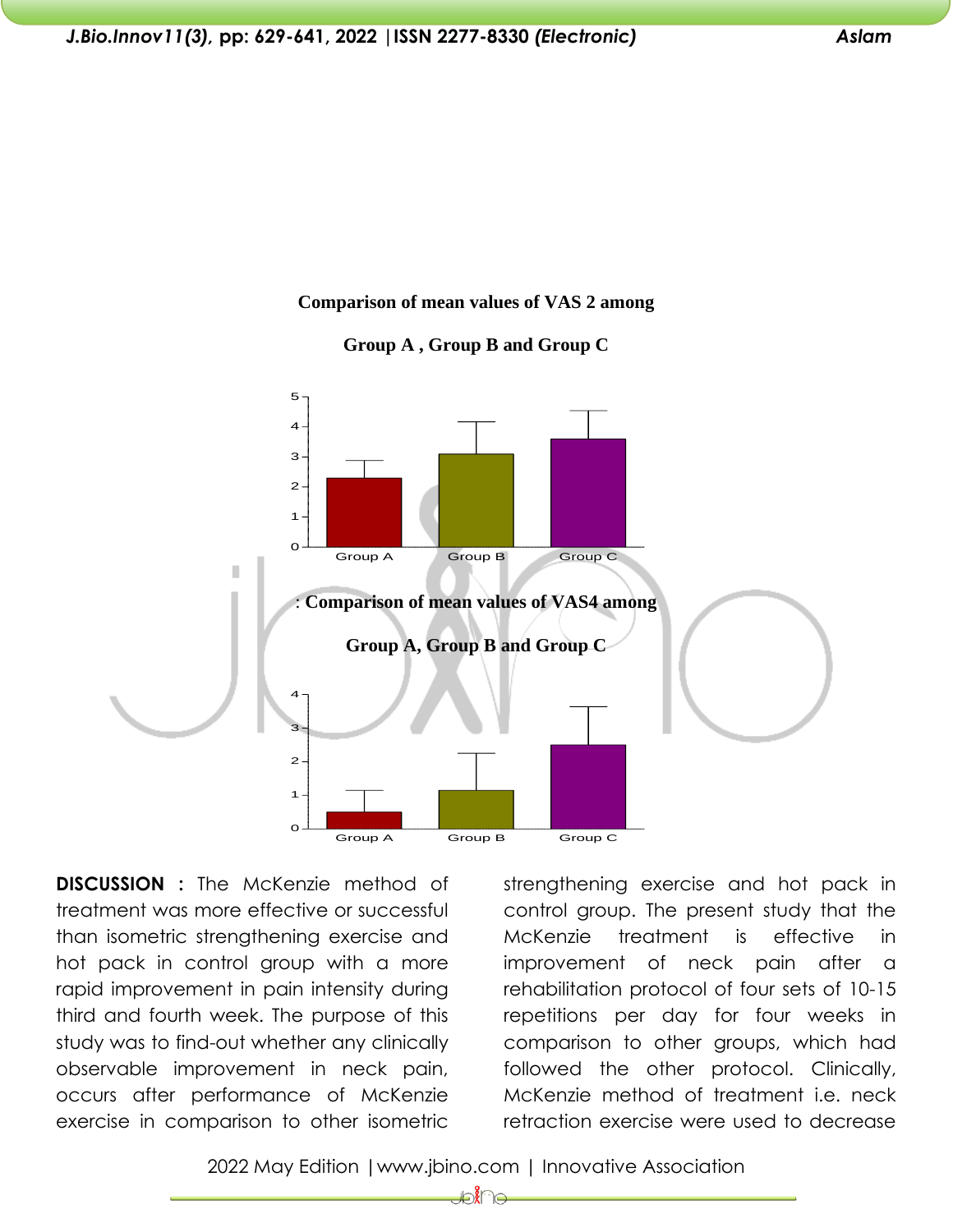or centralize a patient's pain and to help the improvement of individual neck posture. According to McKenzie, patient in whom pain decreases and pain centralizers as a result of performing neck retraction are classified as having posterior or postero lateral disc derangement. Sundeep Rathore et al 2 - McKenzie postulated that neck flexion would cause a movement of the nucleus pulpous to a more posterior position due to increase mechanical compression on the anterior surface of the intervertebral disc that increase peripheral pain and nerve root compression. But McKenzie has advocated neck retraction, causes extension of the lower cervical segments and may elevate stress on the posterior annulus and thereby relieve pain. If patient with neck pain and radicular pain, repeated neck retraction results in decreased peripheral pain and nerve root compression. The McKenzie method of treatment has been successful in the treatment of neck pain in short term. Karas et. al<sup>27</sup> found that 73% of their patients showed centralization of symptoms during the first or second visit. Sufka et al<sup>56</sup> analyzed a small cohort of patients, reported a complete centralization occurrence rate of 83% in patients with neck pain. But there were symptomic reduce in radicular pain reporting a centralization occurrence rate of 85% in patients with acute pain. G. Kjellaman and B. Oberg et al<sup>1</sup> McKenzie treatment was more favourable than general exercise and the ultrasound in control group, with a more rapid improvement in neck pain intensity during

the first 3 weeks. Chukuka S. Enweneka et al6- Neck pain is often accompanied by

protective muscle spasm which developed pressure within the homonymous muscle, thus producing ischemia, more pain and abnormal neck posture. They showed that postural correction was more effective in reducing neck pain and muscle spasm other studies have showed that spasm of the stenocleidomastoid and perhaps temperomandibular pain may be reduced by postural correction. Donelson et al<sup>27</sup> study showed that 91% of the patients with acute pain in whom symptoms centralized as excellent outcomes with relief of pain and full functional recovery. Thomas R. Highland and Dreisinger et al<sup>55</sup> studied the changes in isometric strength and range of motion of the isolated cervical spine after 8 weeks of clinical rehabilitation. They found that all group showed significant gain in average strength, range of motion and decreased pain.Alan Jordan et al<sup>11</sup> treated the neck pain with combination of active and passive elements, included in the passive elements were hot packs for duration of 20 minutes, massage, continues ultrasound (3 W/cm<sup>2</sup> for 5 minutes) and manual traction. Active therapy included instruction in the same home exercise program. They showed approximately 50% reduction of neck pain in all groups. In my study there was significant reduction of neck pain and radicular neck pain through McKenzie treatment within the groups. The group A showed more improvement than other group B and group C.

## **Future Research**

Future research can be carried out with increased number of patients to analyze the effectiveness of McKenzie protocol.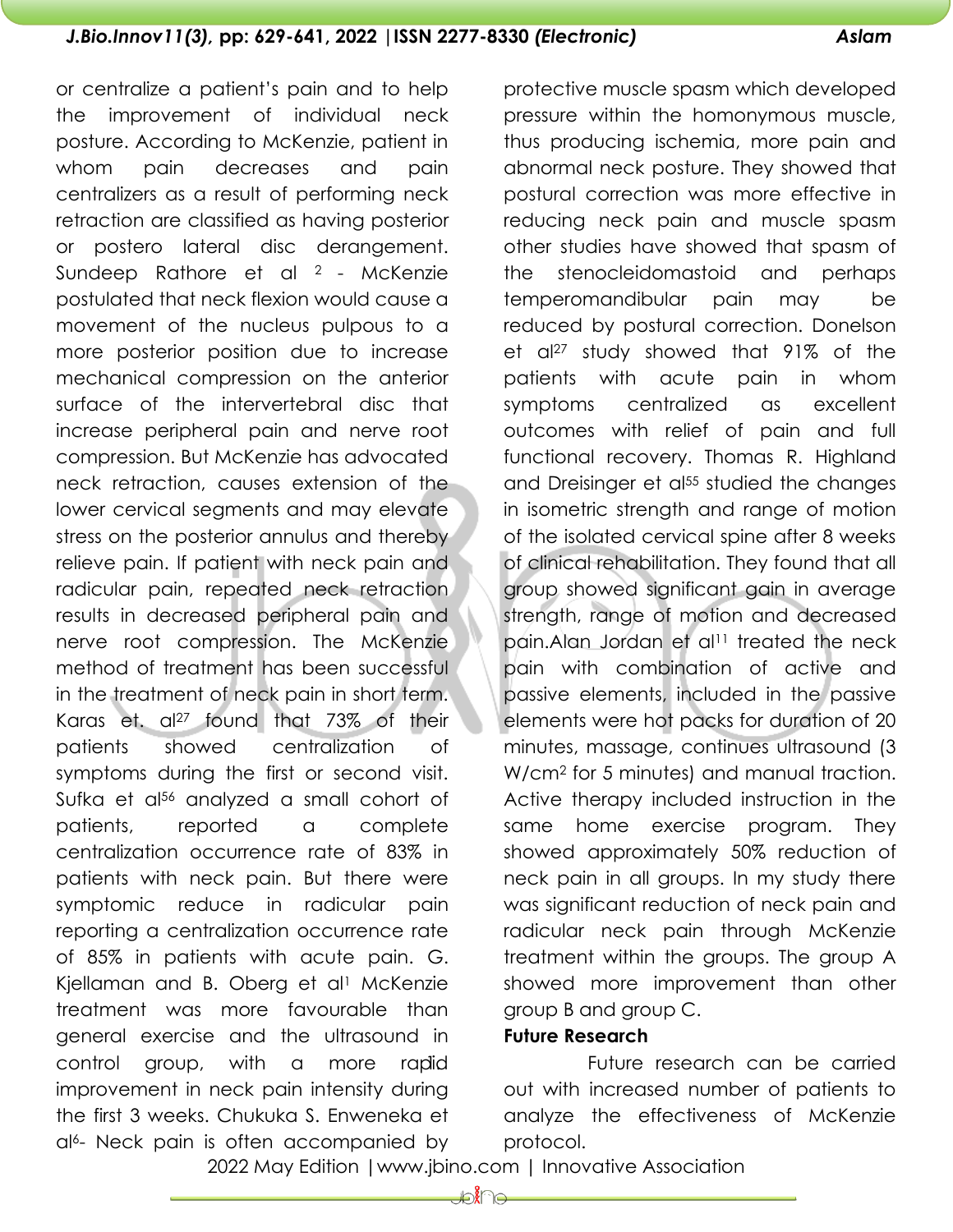The future research can also be carried out with increased duration of treatment protocol and increased VAS (Visual Analogous Scale) and FRI (functional rating index).

**Relevance to Clinical Practice :** The present study proved that the McKenzie protocol is more successful that isometric exercise and control group, so we can apply the McKenzie protocol to the patient having neck pain in clinical practice. McKenzie protocol (neck retraction) that causes extension of the lower cervical segments and may elevate stress on the posterior annulus and thereby relieve pain. In patients with neck pain and radicular pain, repeated neck retraction is shown to result in a significant decrease in peripheral pain and decreased nerve root compression.

**Source of funding** : From Uttaranchal PG College of Bio-Medical Sciences and Hospital.

**ETHICAL CLERENCE**: It is bonafied work done by me and I have not taken any part of thesis from any where.

# **REFERENCES**:

- **1.** Sundeep Rathore et al Use of McKenzie cervical protocol in the treatment of radicular neck pain in a machine operator, J. Can Chiropr Assoc. 47, 4, 2003
- 2. John Low & Ann Reed et al Electrotherapy explained Principles & practice, 3rd Edition, pp- 246 to 247.
- 3. Chukuka S. Enwemeka et al, Postural correction in persons with neck pain, a survey of neck positions recommended by Physical Therapists. JOSPT, 235-239, 1986.
- 4. Alan Jordan et. al. Intensive training physiotherapy or manipulation for patient

with chronic pain. Spine, 23 (3), PP 311-319 1998.

- 5. Peter D. Aker et. al. Conservative management of mechanical neck pain systematic overview and meta analysis BMJ 313 (23), November 1996.
- 6. Chukuka S. Enwemeka et al. Postural correction in persons with neck pain, integrated EMG of the upper trapezius in three simulated neck positions JOSPT, 240- 242, 1986.
- **7.** Petri salo, Mattic, Nykanen et al. Decreased isometric neck strength in women with chronic neck pain and the repeatability at neck strength measurements. Arch. Phy. Med, Rehabil, 85 August 2004
- 8. Lucas & Koes et al Manual therapy, Physical therapy or continued care by a general practicener for patients with neck pain. Ann. Intern. Med., 136: 713-722, 2002.
- 9. Mark Wereke et al. Descriptive study of the centralization phenomenon, Spine, 24 (7), pp 676-683. 1999.
- 10.Chad Cook and J.M. Brismee et al. Identifier suggestive of cervical spine instability: A Delphi study of physical therapist. Physical Therapy, 85 (9) September 2005.
- 11.Daniel L. Riddel & Rothstein al Intertester Reliability of McKenzie Classification of the Syndrome Types Present in patient with low back pain, Spine, (10), pp 1333-1344; 1993.
- 12. Stankovic and Jobnell at al A Prospective Randomized Trial: McKenzie Method of Treatment Versus Patient Education in Mini Back School, Spine 15(2); pp 120-123; 1990.
- 13.Petty and G.D. Maitland et at Neuromusculoskeltal Examination and Assesment. 2nd ed. Churchill Livingstone (Elsevier Science Limited) 2001.